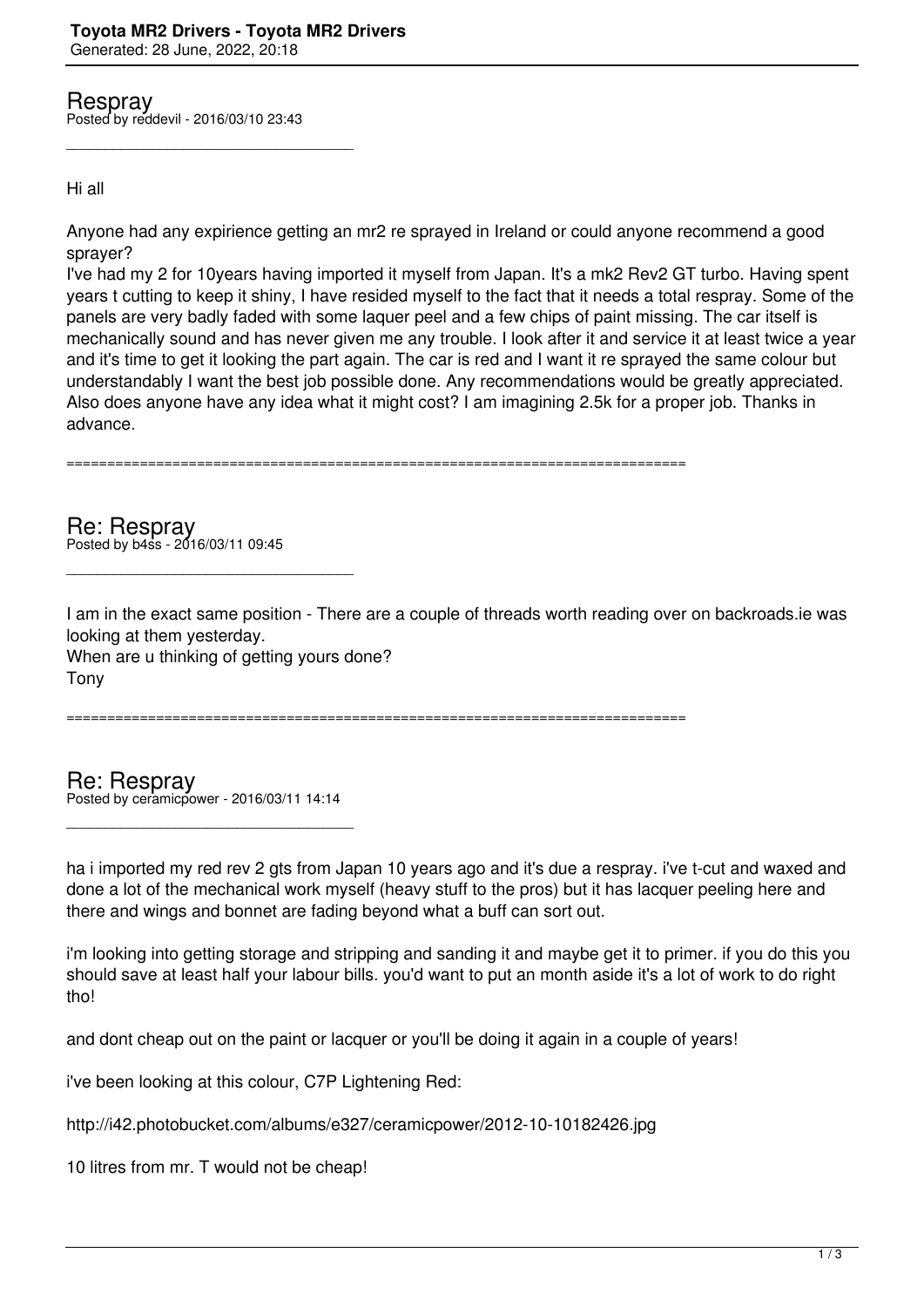my last buff and wax:

http://i42.photobucket.com/albums/e327/ceramicpower/photo.jpg

lasted about a month and then back to a lovely shade of pink :kiss:

============================================================================

Re: Respray Posted by JOCK - 2016/03/11 18:32

\_\_\_\_\_\_\_\_\_\_\_\_\_\_\_\_\_\_\_\_\_\_\_\_\_\_\_\_\_\_\_\_\_\_\_\_\_

IF YOUR car laquer is peeling,sounds like your car has already been sprayed,as original mr2 paint shouldnt peel back,most peeling only came along when waterbase paints where put onto cars,and our cars where manufactured before waterbase was sprayed on manufacturing line,if your car is red then fading to pink,means your car was sprayed with a non clear over base cheap paint,the suns rays are causing your car to oxidise,i have a 1997 mr2 after a polish and wax car looks like day it came out off factory,even after been used over the winter,and never fades back,i dont recommend doing your car to primer stage yourself,unless your a good qualified panel beater,if you guys realy interested in getn your cars sprayed proper,pm me,will see if i can get your cars fitted in to be done,as busy at moment doing a 1978 porsche 911 turbo,myself and my father have been in the panel beating trade with over 60 years experience between us,we mostly now just do vintage cars,for shows,but will try help out guys on this mr2 club as im in it,ps we are based by waterford, each car will be priced on the condition its in now, so car will have to be shown to us first,wontbe giving quotes over phone.

============================================================================

Re: Respray Posted by reddevil - 2016/03/11 22:49

\_\_\_\_\_\_\_\_\_\_\_\_\_\_\_\_\_\_\_\_\_\_\_\_\_\_\_\_\_\_\_\_\_\_\_\_\_

Hi all

Really appreciate the Replys. Hoping to get it all sorted for the start of the summer. Could do with a month 2 get the funds right! I like the Lightning red ceramic power posted. Had considered trying to get as close to Ferrari red as possible. My car is almost completely unmodified and i plan to keep it that way, it's running very well and puts out more than enough power for me but the paint is really letting it down over the last few years. Can't wait to get it mint again. Need the alloys refurbished, paint done and I was considering reupholstering the seats in either the same half leather or perhaps full leather. Seats not too bad right now though. Everything else is good. http://www.mr2.ie/images/fbfiles/images/image.jpg

============================================================================

Re: Respray Posted by reddevil - 2016/03/11 22:50

\_\_\_\_\_\_\_\_\_\_\_\_\_\_\_\_\_\_\_\_\_\_\_\_\_\_\_\_\_\_\_\_\_\_\_\_\_

Not sure if it was ever resprayed. If it was it was a lousy job as it didn't last long!!

============================================================================